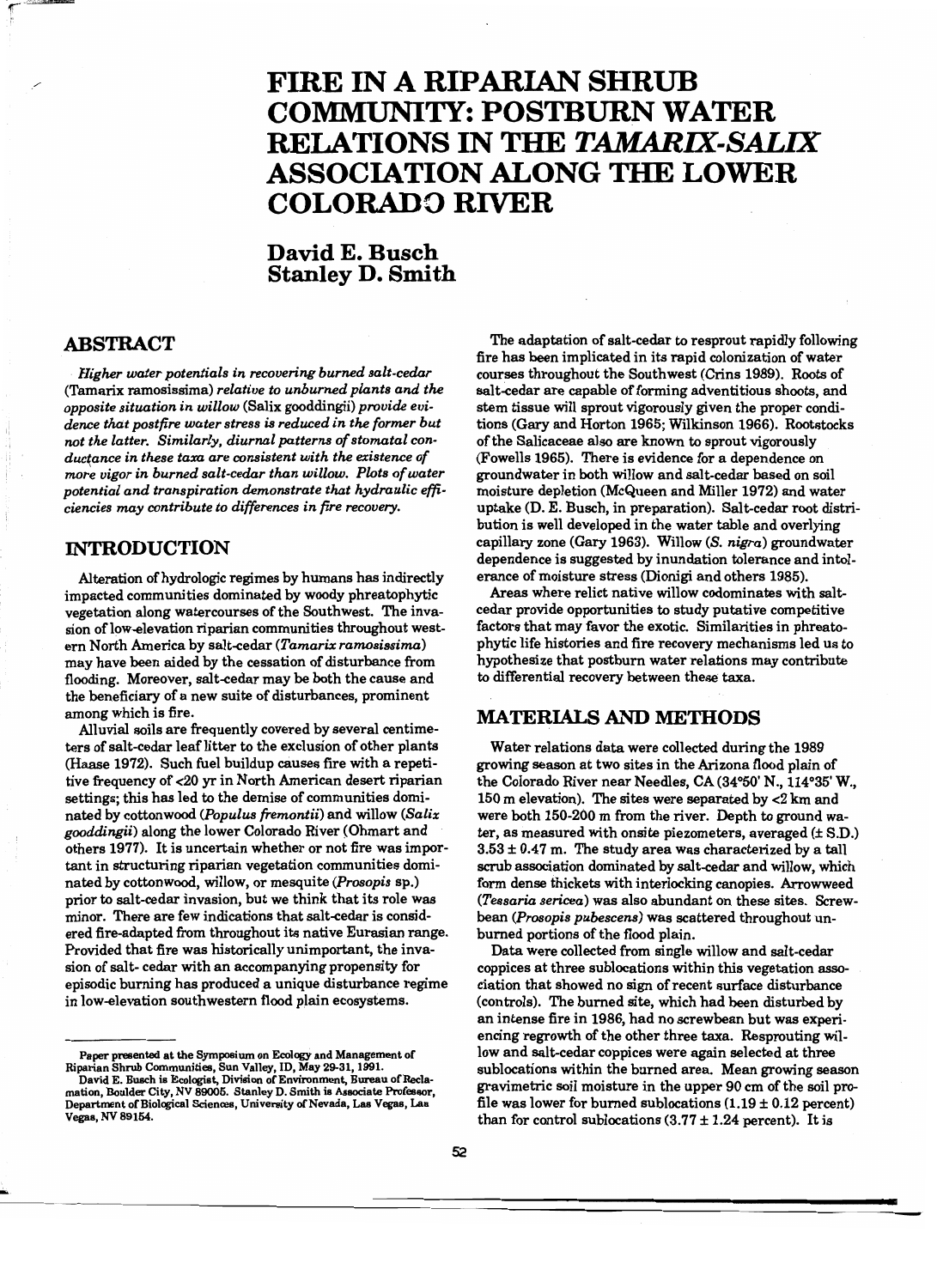uncertain if this condition predated the fire or if the effects of burning or subsequent soil exposure to enhanced evaporative conditions contributed to this difference.

Total water potential  $(Y)$  was measured twice daily on each plant, before dawn  $(\Psi_{max})$  and at midday  $(\Psi_{min})$ . Measurements were made using the pressure chamber technique (Turner 1988) with a PMS Model 1000 pressure chamber apparatus on 10-30 cm terminal branches taken from the midcanopy level. Upon cutting, branches were immediately placed in polyethylene bags and housed on ice and in the dark until pressurization, which was quickly conducted at the site. Stomatal water vapor conductance  $(g)$  and transpiration  $(E)$  were measured using a steadystate porometer (Licor LI-1600). Salt-cedar cladophyll morphology necessitated the use of a cylindrical chamber, so this type of cuvette was used for willow as well. Diurnal curves for these parameters were developed from pormeter readings made at 2-hour intervals. For between-site comparative purposes  $g_{\text{max}}$  was calculated by averaging g values from 9 a.m. to 1 p.m. Although willow is amphistomatous, area-specific *g* and *E* data reported here were based on a single projected leaf surface.

Between-site statistical comparisons were made by testing for differences using the Mann-Whitney test for two independent samples (Conover 1990). Test statistics (U) and probabilities of a Type I error are presented where results of this nonparametric test were significant  $(P < 0.05)$ . Simple linear regression models were derived to examine the tendency of  $\Psi$  to vary with daily increases in  $E$ .

#### **RESULTS AND DISCUSSION**

For both salt-cedar and willow there was a modest tendency for  $\Psi_{\text{max}}$  to be lower (more negative) during the summer months with recovery demonstrated in autumn (fig. 1). Predawn  $\Psi$  showed no significant differences between burned and unburned study sites for either species in either season. The lack of strong site or seasonal differences in  $\Psi_{\text{max}}$  is consistent with the phreatophytic habit. Apparently the roots of both taxa maintain contact with groundwater or the capillary fringe, and this connection is retained after burning. Predawn Y levels for willow over the study's course were lower than those reported for other temperate hardwood species (Abrams 1988), but are not considered stressful for a mesophyte. Salt-cedar  $\Psi$ levels are considerably lower than those reported elsewhere (Anderson 1982), but probably do not indicate water stress for a halophyte that may successfully utilize low osmotic potentials in the water uptake process.

Figure 1 indicates that, for salt-cedar,  $\Psi_{\min}$  levels on the burn site were not significantly different from those in control coppices. Midday  $\Psi$  was significantly ( $U = -3.078$ ,  $P < 0.005$ ) more negative for resprouting burned willow than in controls. On an absolute basis, these are substantially lower Y's than have previously been reported for saltcedar or willow (Abrams 1988; Anderson 1982). However, it is difficult to determine if these levels should be considered stressful in salt-cedar due to its presumed osmotic adjustment adaptations. Although we are pursuing this question with research into phreatophyte tissue water relations, we feel that it is unlikely that salt-cedar experiences water stress on burned sites in view of the lack of significant difference from control plants and the success of its



Figure 1-Mean ( $n \ge 12$  in all cases) predawn  $(\Psi_{\text{max}})$  and midday  $(\Psi_{\text{min}})$  water potential in burned and unburned salt-cedar (left) and willow (right) from the lower Colorado River during summer (upper) and autumn (lower) 1989.

recent invasion in the lower Colorado River flood plain. Wilting has been reported for flooded willow at <-1.8 MPa (Dionigi and others 1985). The  $\Psi_{\min}$  values reached by willow are well below levels thought to reduce photosynthetic capacity and growth in mesophytes (Hsiao 1973). Thus, resprouting willow on burned areas do appear to demonstrate at least transitory water stress.

The short-term water stress shown in burned willow does not appear to induce stomatal closure (fig. 2). While  $g_{\text{max}}$  on burned and control sites did not differ significantly during the summer, autumn values were significantly higher in plants that had burned ( $U = -4.412$ ,  $P < 0.001$ ). Stomatal conductance patterns for salt-cedar are dissimilar from reports of constant leaf resistance (Anderson 1982) in that a marked late-morning decline was noted in summer (fig. 2). This indicates a degree of stomatal control may be exhibited under mild water stress in this species. Throughout the study's course, salt-cedar  $g_{\text{max}}$  on burned sites significantly exceeded that on control sites  $(U = -4.835, P < 0.001)$ . Beyond confirming our previously stated finding that recovering burned salt-cedar is not water stressed, diurnal stomatal conductance data suggest that rhizosphere water availability is not limiting, and may actually facilitate its reestablishment. Interpretation of the willow results is more problematic, but it is clear that enhanced leaf diffusive conductance did not occur during the summer in burned plants in the manner that it did in salt-cedar.

The relationship between water potential and transpiration offers greater insight into soil moisture limitations than predawn water potential alone (Bates and Hall 1982). To further compare differences in plant water status, the effects of E on Y were modeled using linear regression (fig. 3). Although a linear model for burned salt-cedar was acceptable, the significance of the regression for controls

**rid**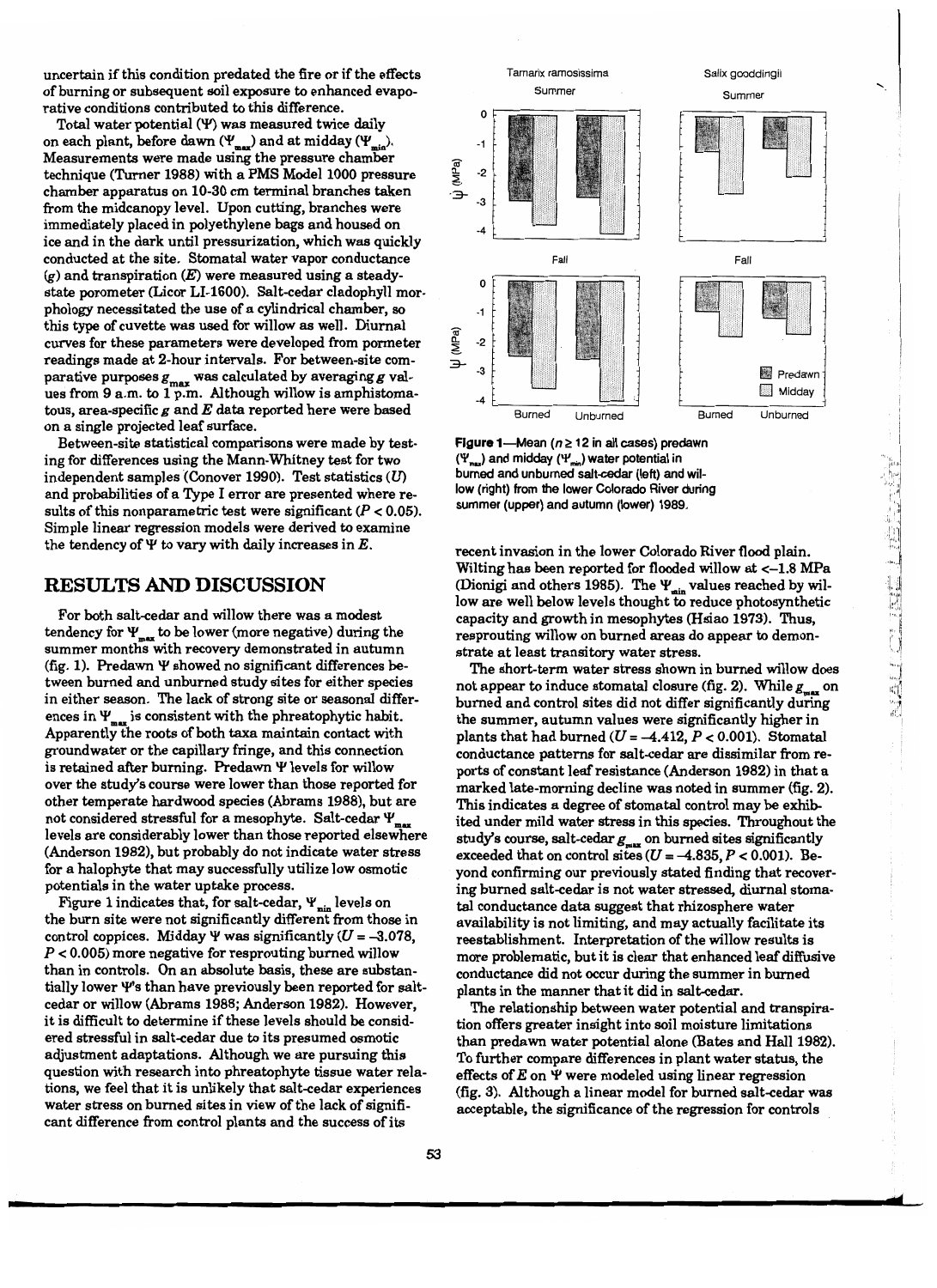

Figure 2-Stomatal conductance  $(g)$  response curves for willow  $(A)$  and salt-cedar  $(B)$  from burned and unburned sites in the lower Colorado River flood plain during summer and fall 1989. Each point represents the mean ( $n \ge 18$ ) ± associated standard error.

was low  $(r^2 = 0.27, P > 0.05)$ . Since inferences could not be made for the latter setting and also since interspecific comparisons of porometer-derived  $E$  would be meaningless, we elected not to pursue this analysis for salt-cedar. In willow the slope of depression for burned trees was less than that for controls (fig. 3). This is evidence for decreased efficiency of water uptake and transport in the post-fire condition. Lower hydraulic efficiency in burned willow signifies reduced productivity, which is a likely result of diminished effective root:shoot ratio (Bates and Hall 1982).

It has been hypothesized that plant species possessing resprouting mechanisms that are activated by burning might have also developed via natural selection characteristics that enhance the flammability of the communities where they grow (Mutch 1970). We have provided evidence that would support a hypothesis of competitive superiority in water acquisition of burned and resprouting coppices of salt-cedar relative to those of willow. Accumulation of flammable leaf litter beneath salt-cedar appears to contribute to episodic fires, which aid the invasion of this exotic. Is this situation an anomaly in North American communities dominated by this naturalized phreatophyte or does it represent "true" adaptation to fire? This might best be answered by demographic analyses of *Tamarix* associations in Eurasia. Although it resprouts vigorously following fires, our data suggest that willow is hydraulically less efficient than co-occurring salt-cedar. Interactions between these taxa, paired with the impact from fire, would tend to favor the introduced species. Intercorrelated with these factors are other forms of disturbance, which were not discussed here. The complex suite of recently altered environmental factors that has confronted native riparian trees is thus likely to have led to impacts ranging from direct mortality to reduced propagule dissemination and establishment.

--.~--



Figure 3-Regressions of water potential (Y) on transpiration (E) for burned and unburned willow from the lower Colorado River riparian zone during the 1989 growing season.

#### **ACKNOWLEDGMENTS**

This study was conducted on the Havasu National Wildlife Refuge with funding from the U.S. Bureau of Reclamation's WATER program DR-507. Cooperation of Fish and Wildlife Service staff, field assistance from J. Kahl, D. Lopez, D. Smereck, and A. Taylor, and editorial efforts of M. Tedesco are all greatly appreciated.

**•**